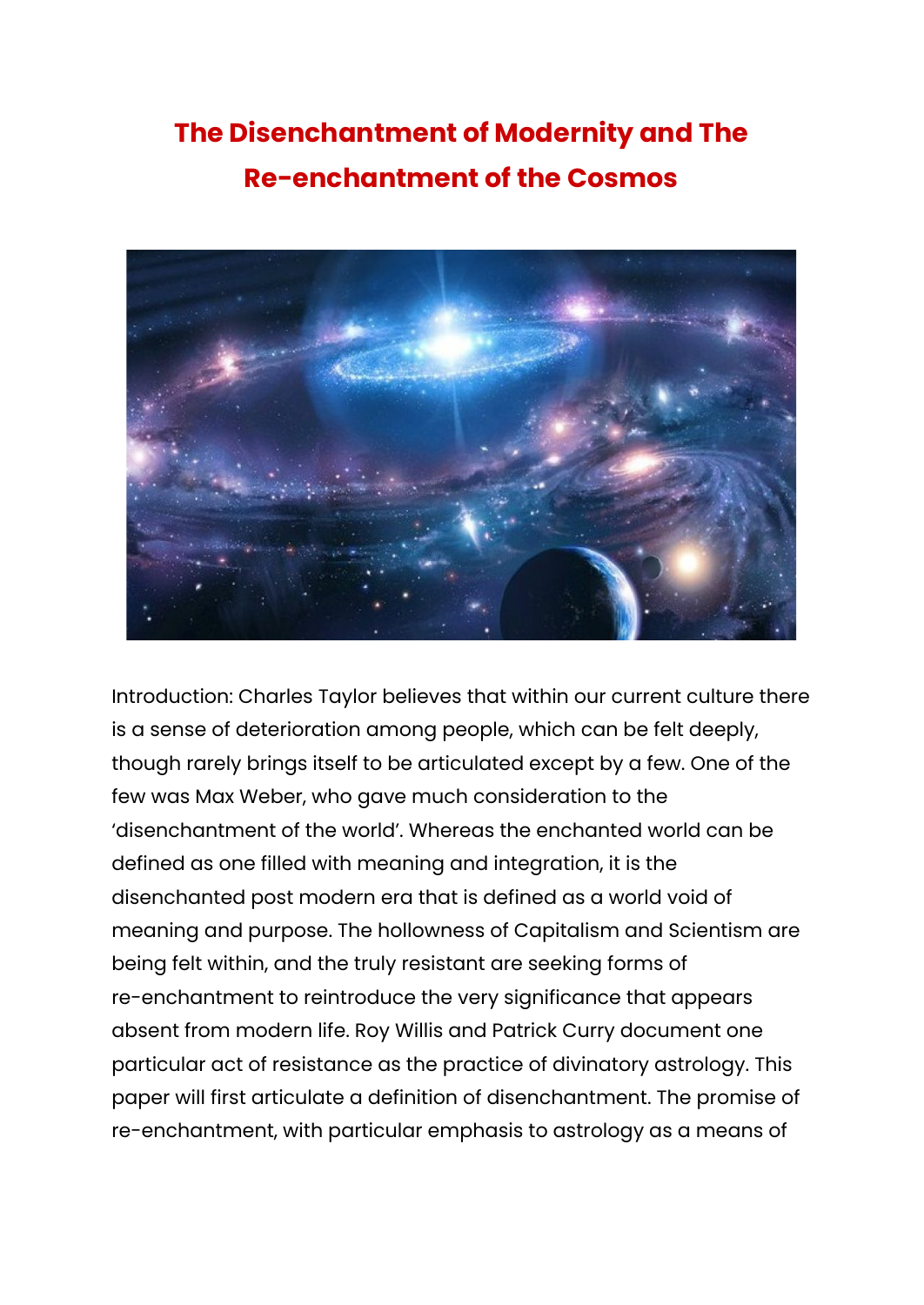resistance and pathway towards re-enchantment, will then be the focus. Some criticisms and conclusions will follow.

### Disenchantment

Charles Taylor believes there is a sentiment of decay, which can be characterized as a 'malaise', that has been progressively getting worse since the age of Enlightenment, though it has noticeably worsened since the Second World War. Taylor identifies three central themes to this sense estrangement felt by the masses. The first is individualism. Individualism is one of the great triumphs of modernity, but comes at a cost. Before individualism became the most desirable paradigm, our culture was organized largely by hierarchy, as seen within families and traditional institutions, which led to great constraints to express one's desires or shape one's own life. The prevailing sense of freedom that is so celebrated today was a result of consciously liberating society from traditional conceptions of ethics and morality.

For Taylor, it was traditional models of viewing the world that placed one within a larger cosmic sequence. Human beings had a designated position within the spheres of life forms. As realms of angels and other spiritual beings were created with their purpose and specific roles designated by a Higher Power, so too did human beings have their place and their existence filled with meaning, relevant to their position within a great hierarchy. People were assigned a position within the societal structure, and one would not diverge from one's post. To question one's place on earth within the hierarchy was to questions God's place and plan for a human being. Though there were certainly constraints to living within the structures in place, there was also a sense of consequence and implication to one's existence.

It was not only human existence that mattered in this paradigm, but all life forms had their place within a larger heavenly mystery. From this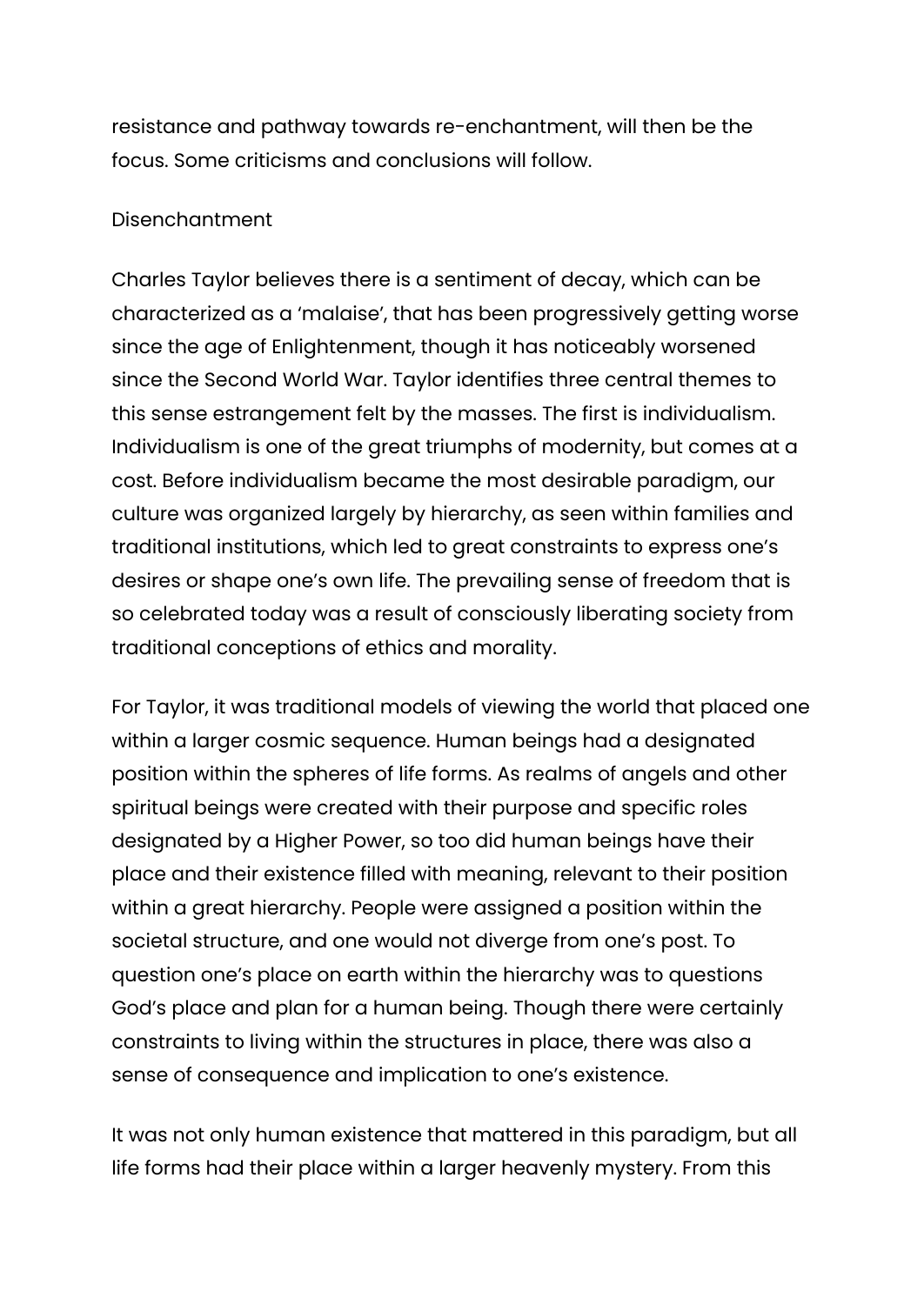perspective, as Taylor further asserts, each animal was representative of a larger place within an even larger cosmology. The objects and things that comprised our earthly spheres pointed towards and spoke of celestial spheres to the people of the pre-modern era, and held significance for their place in a larger plan. Religious ceremony and sacrament of the time were not superficial, but rather, took this connection and organization of all visible and celestial life as evident.

Taylor argues that it was through the questioning and discrediting of this very paradigm, where the world is infused with meaning and life, that led to many of the contemporary freedoms which we now celebrate. It has been this process of questioning which led to destroy confidence in an enchanted world, where all objects are alive. The result is that the world and its things have lost its particular magic. The success of the modern era can be defined as the process of removing magic from the world, and to therefore make any sense of order or meaning to our place within it non-existent. The human removal from an ordered and meaningful world is what Taylor characterizes as the "disenchantment of the world".

This is a new place humanity finds itself in, with specific consequences. Taylor believes that through the triumph of individualism, it is the individual that finds one's self gone astray, without the traditional societal structures, which reinforce a sense of purpose and place. As the world has lost any sense of cosmic meaning, so too have people lost an important characteristic of drive and perseverance. Without a higher reason to our existence, there is no longer an opportunity to live with daring or boldness. This has led to a noticeable loss of passion; further reiterating the 'malaise' that Taylor believes characterizes our modern era. The shadow side of the exaltation of the individual is that the self is now centre. As one has lost one's place within a larger world, so one becomes a world onto one's self. The result of the 'disenchantment of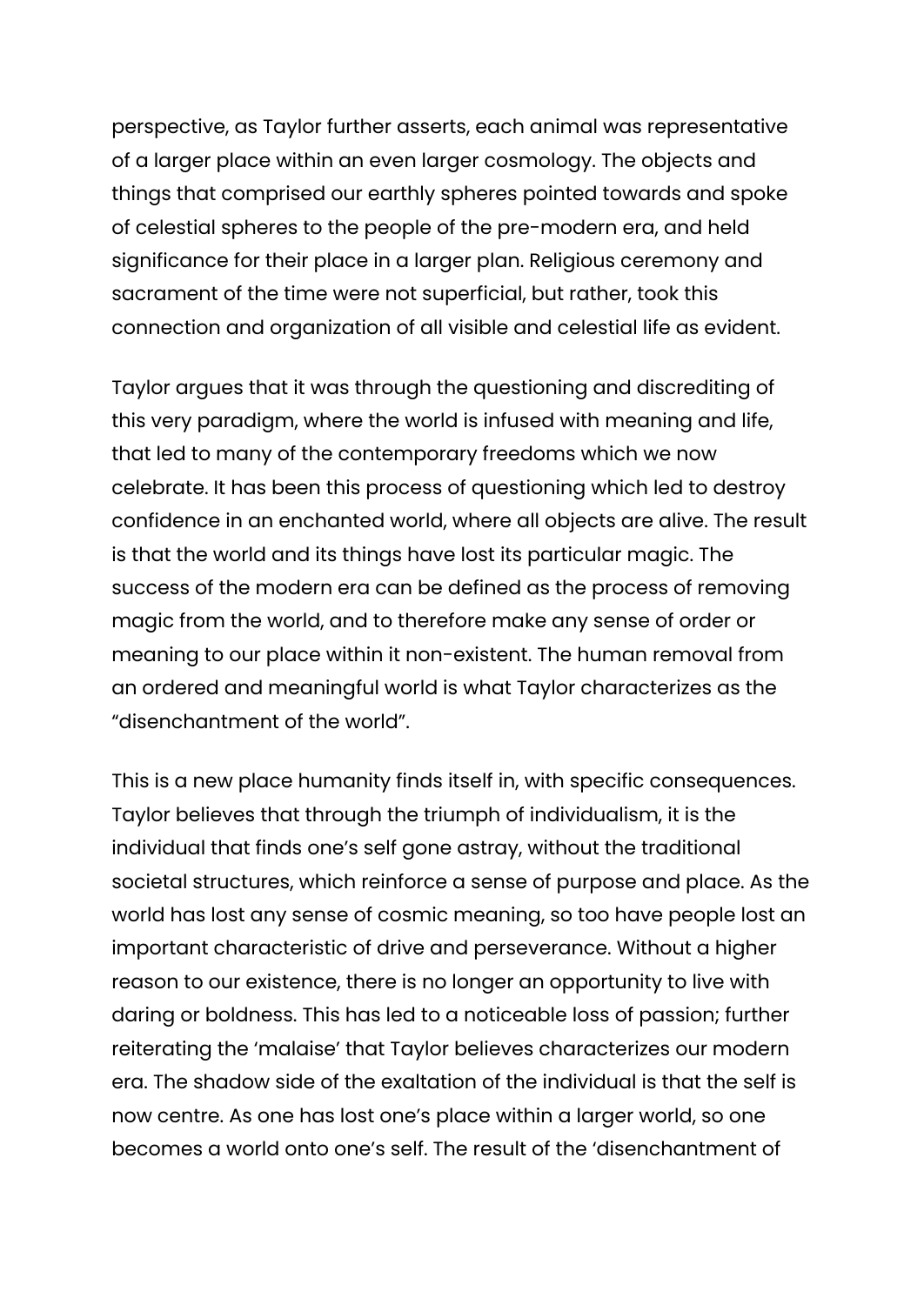the world' is the celebration of unnatural narcissism. This is a malaise of a loss of meaning.

The second factor, which Taylor states signifies the current malaise felt by people in the modern era, is the over valuation of rationality. Now that social order no longer contains an element of the sacred to provide arrangement and stability, and no higher sense of morality to contain one's action, one's ethics can be reformulated to suit one's personal desire for contentment. Pleasure becomes the ultimate goal that individuals begin to aspire toward. In the same respect, all the animals and objects that are in the world, having lost any sense of sacredness or place within a larger context of meaning and purpose, are available as substances to be used to aid in one's personal procurement of contentment.

Taylor acknowledges that this change of perception has aspects to it that are liberating. For example, we are now able to utilize more resources towards our own economic gain and self-sufficiency. But the other side to seeing all things as resources, instead of part of a greater chain, is that the ideal of self-sufficiency can lead to exploitation of those very resources, and make one insensible to one's surroundings. The result can be extreme self-centeredness, where it is only the self that matters.

Our emphasis on rationality is also evident for Taylor in the way in which technological advancement is given such high esteem within modernity. Focuses on creating objects that encourage efficiency and output have had a constricting effect. Our human environs have lost quality and character. Since technology is to be invested in and holds the mystique that personal interaction and sacred communions once did, it is technology that will be invested in and revered. Human interactions have lost their depth. Modernity's idolization of technology means that personal morality is in large part determined by ethics of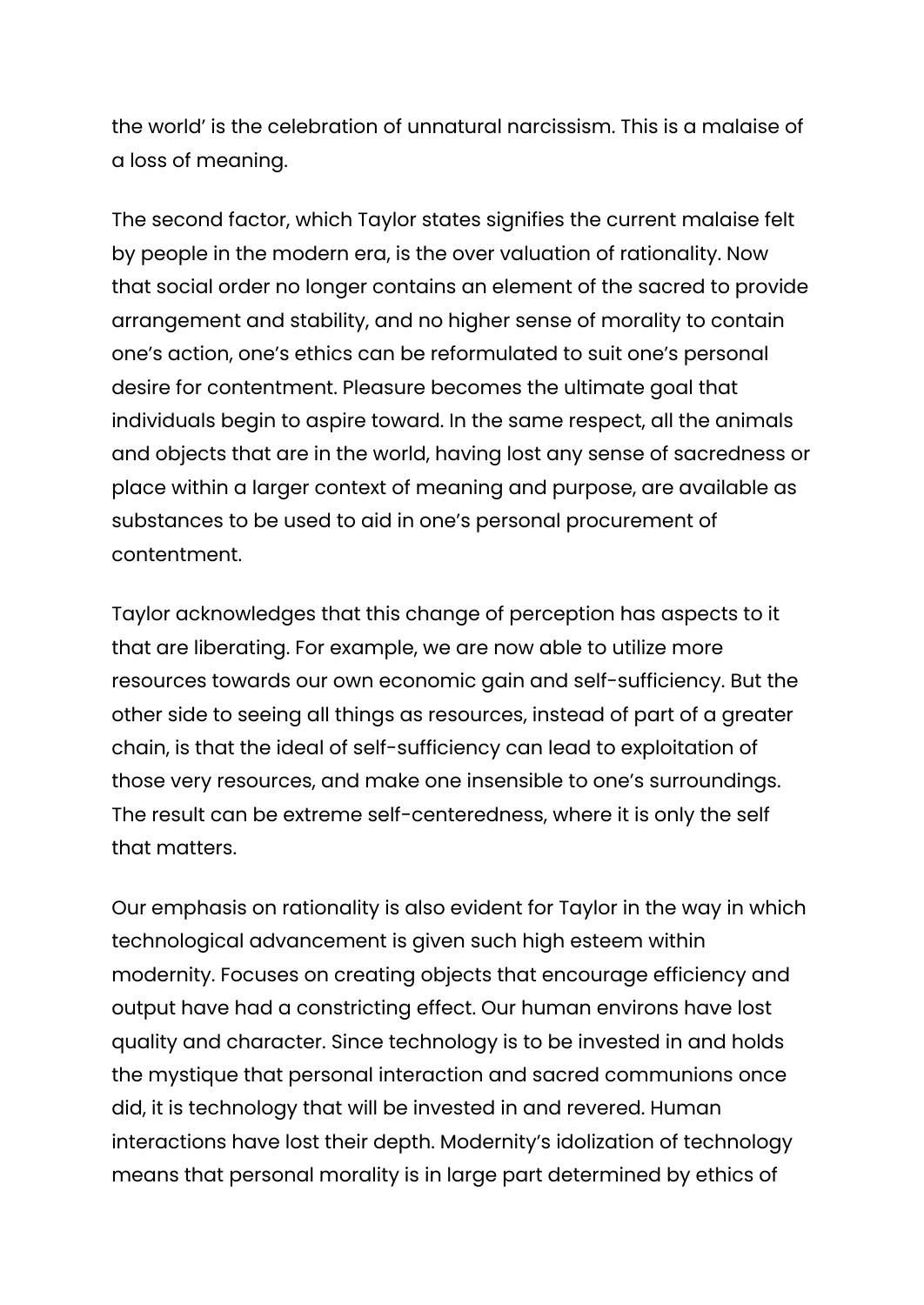efficiency and effectiveness, regardless of how destructive the consequences may be. This is a malaise of 'instrumental reason'.

The third concern with modernity, as articulated by Taylor, brings the first two together in the form of the political implications in a world of individualism and instrumental reason. Our cultural and societal institutions encourage and support individualism and reason, to the point that these institutions are regenerated and reinforced by the disenchantment of the world, which characterizes modernity. Taylor points to the infrastructure of some major cities, which are designed so that each person will be required to travel by car, while allowing the erosion of public transit. This is just one example of how individuals are encouraged to stay sheltered within one's self. Government is conceptualized as big and overpowering, and the individual is conceived of as very small and insignificant in contrast. One can feel the loss of political control over one's fate. This is the malaise of a loss of freedom. These are the three fold symptoms of the malady of disenchantment, as outlined by Taylor.

The term "disenchantment of the world" was considered and elucidated perhaps most famously by Max Weber. Alkis Kontos uses the ideas of Weber to discuss disenchantment. The enchanted world can be defined as one filled with meaning and integration. People are in a constant dialogue when living in a symbiotic relationship to their natural environment. This constant conversation provides a stabilizing force with which one found orderliness and calm. The enchanted world was one that dominated the mind of those who lived within the polytheistic context, most notably before the enlightenment. The divine permeated nature, and so it was not just that a relationship was established with the environment, but that the divine spoke through and was represented within it. The cosmos and natural world was alive. The well-being of both the external environment and the internal mental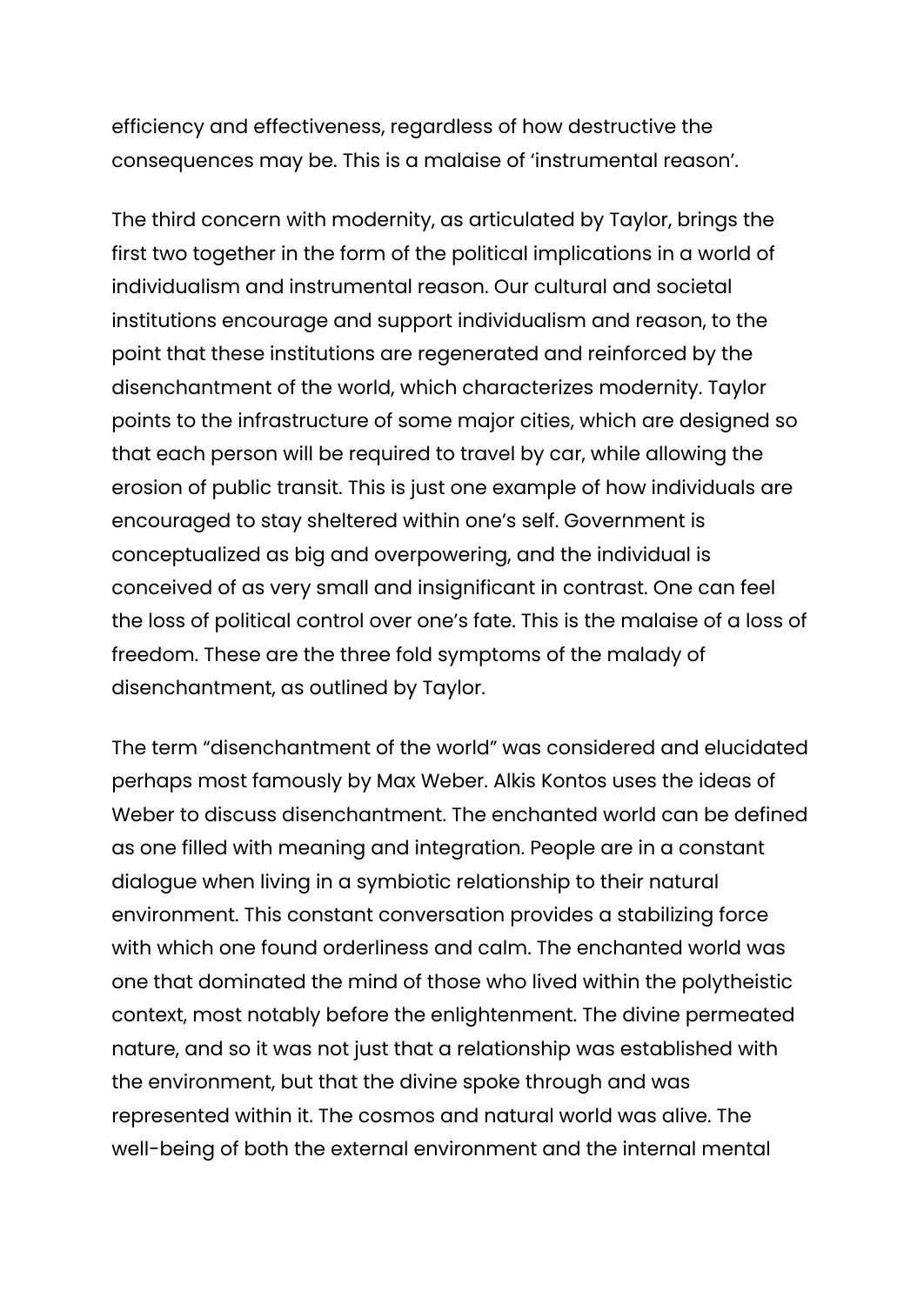state were interdependent. From this stance, it was impossible for one to ever feel alone, isolated, or alienated.

With the presentation of the enlightenment era we find the foundations of disenchantment. Kontos asserts that it is rationality that is the underlying drive of disenchantment. Rationalization seeks to empty the world of any sense of magic, mystery, and thereby any meaning. It is rationalization that deduces our human experience so that emotion and soul, which is a central characteristic of humanity, is either irrelevant or absent. In the extreme case, the human soul is non-existent, only an aspect of our psychology or physiology that is to be explained by theory and conjecture. With rationality, humans are left devoid and anaesthetized.

Kontos further articulates two major factors contributing to our disenchanted world; religion and science. Religion, with its movement towards a single God, a single ideal, and a single answer to all human questions, has created a dogma in which the individual is disadvantaged. The disenchanted world has replaced spirituality with institutionalized and politicized religion. Within disenchanted religion, there is only monotheism, and monotheism is the answer to everything. By removing questions, so too removed is the process of self-inquiry. Humans are robbed of the gifts of personal growth and self-respect that are the fruits of the process of contemplation. When there is only one answer, and that one answer is seen only within a singular monotheistic vision of existence. There is no room for irrationality, as everything is attributed to a singular source. Human suffering is a real, lived experience. Kontos argues that it is suffering that defines what it is to be human. Suffering is emotion; it is felt, and therefore not rational. Suffering is either denied, wrong, or made wicked.

The second factor that Kontos articulates as contributing to the disenchantment of the world is science. Science has proceeded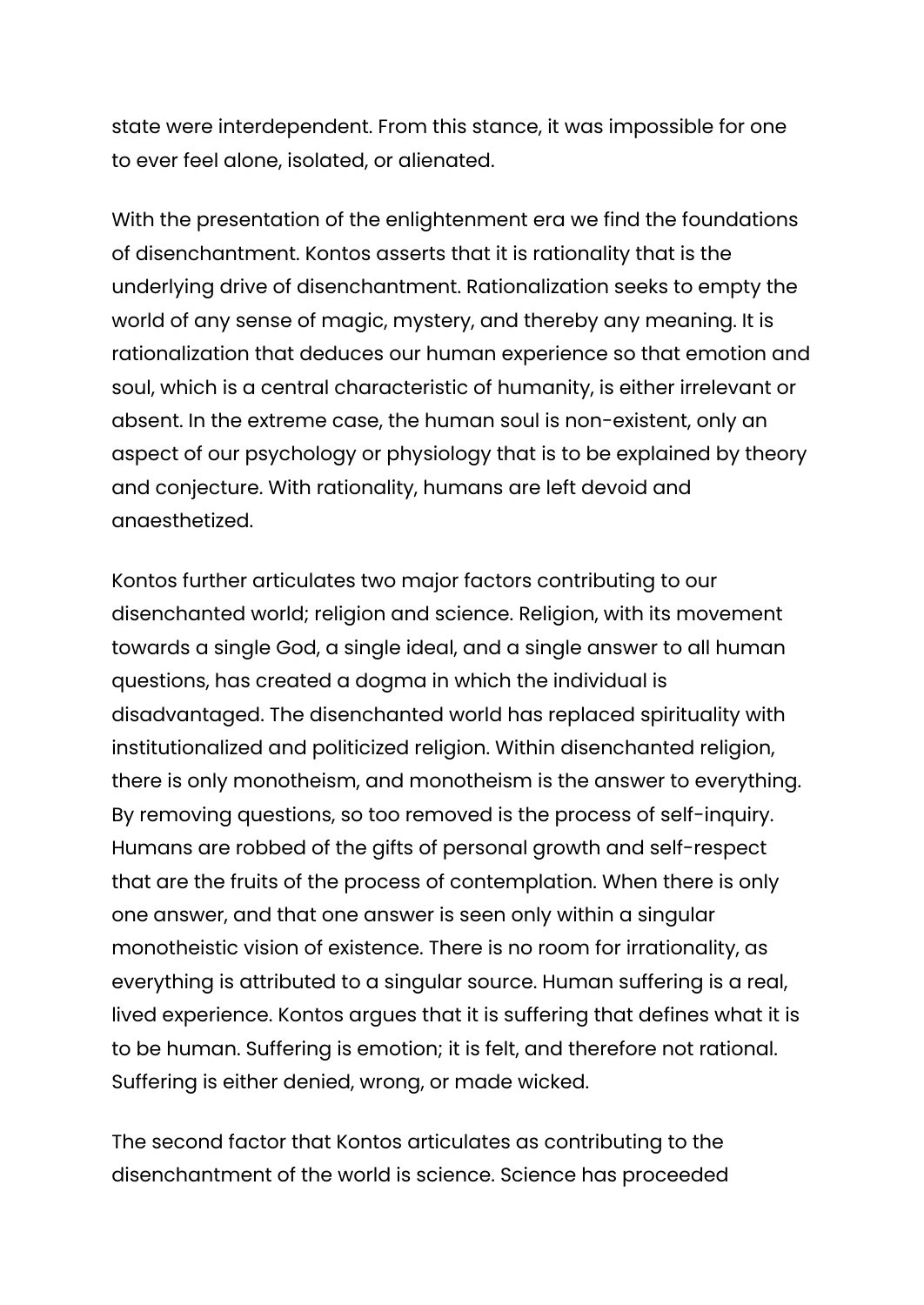systematically, especially since the era of enlightenment, to reducing all things within the world as objects to be dissected, analysed, conquered, and/ or enslaved. But science is necessarily impermanent, dependant on the sophistication of its measuring devices to reveal what is being investigated. Patrick Curry and Roy Willis have noted that this exaltation of science lends itself to the "crypto-religion" of Scientism. While they acknowledge some of the benefits that science has provided our modern era, under Scientism, science becomes a dutiful secular service; it is scientific logic that becomes the fundamental ceremonial practice. What is not acknowledged within the tenants of Scientism is that what is being sought in sacrament is salvation. Through the aspiration for greater technologies that will reveal more of the environment comes the systemic reinforcement of the disenchantment of the world. This exercise contains a central ambiguity, as Scientism refuses to acknowledge that it is in essence what is inherently enchanted, the natural world, that it seeks to abolish its mystery of. The Scientism being referred to by Curry and Willis is further explicated by Kontos when he states that it is not that rationality in and of it self that is the negative force. In fact, Kontos admits that many benefits are a part of one's ability to consider things from various perspectives, including the rational. It is the "totalization of rationalization" which has led to the disenchanted world.

The sense of deterioration among people, the sentiment of decay characterized as a 'malaise of modernity' that was spoken of earlier by Charles Taylor, is also summarized by Kontos when he refers to Weber's "melancholy metaphors" for the human being in a disenchanted world:

Petrification, darkness, mechanization, emptiness, inner death, no spirit, no vision. Routine, non-creative energy; a world of shadows without true substance. An iron cage. Prisoners of a denatured culture, subjects of massive, bureaucratic institutions, victims of ferocity and impersonality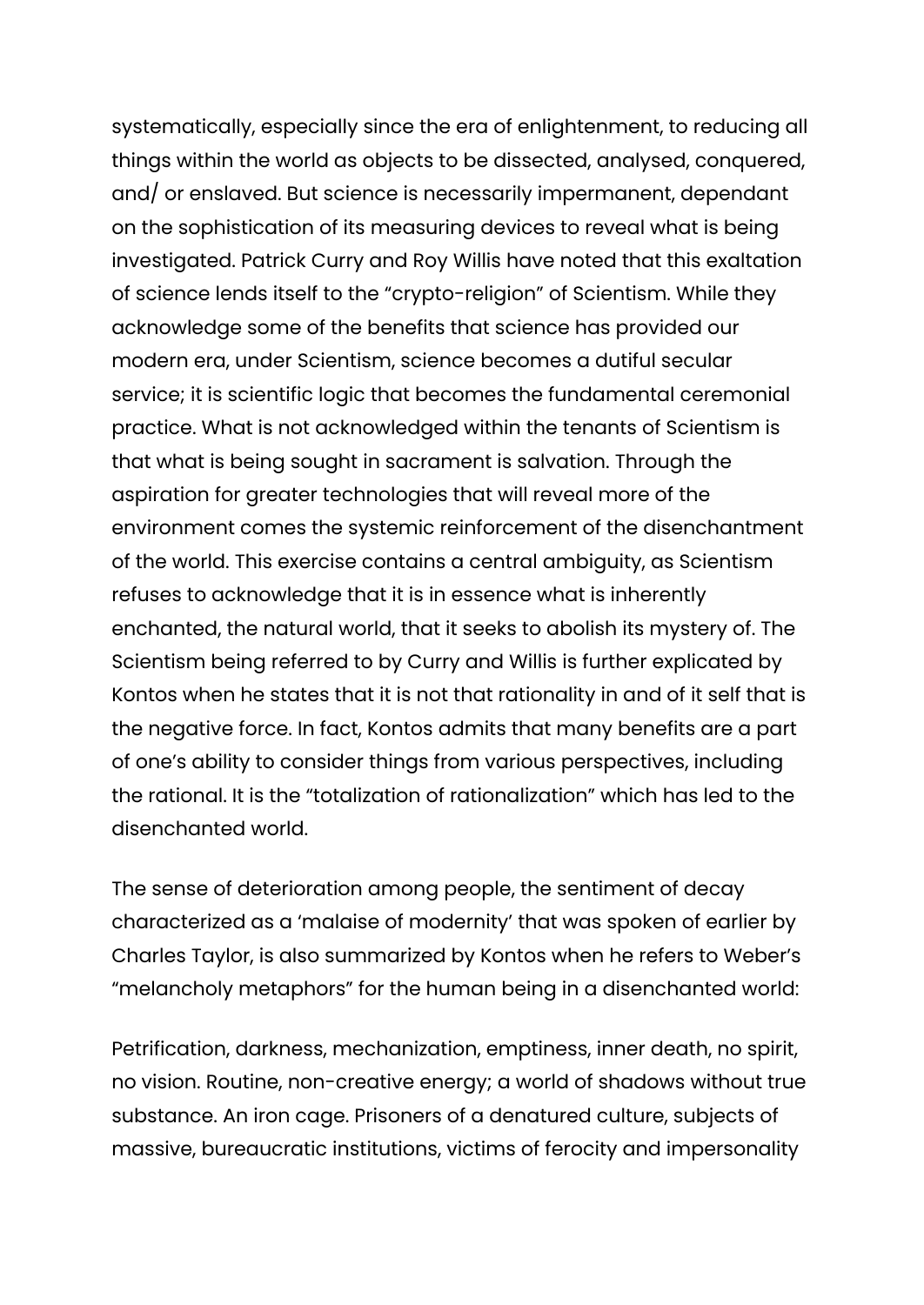of capitalist market society; prisoners oblivious to the meaning of freedom. Exiles unable to recall visions of the Promised Land. Modern urban life: totally detached from Nature, insular, dispirited, lonely.

#### Re-enchantment

Kontos asserts that it is inherent within us to fight this "iron cage", that vivacity are still alive within humanity. The ancient gods, with their influence and supremacy, are still felt within as yearnings and desires to find freedom from a prison that can not be named. The universe, heavens, and lived experiences are in constant communication with one's intellect and spirit through imagery and ideas, desire and fright. Humanity has released the past stage of living as enchanted with their surrounding, and there may be no way to accomplish a full return. But there is the recurrence of a primitive, elemental, imperishable energy, comparable to a "phoenix rising from the ashes". This is the human soul determined to rise. Despite the growing insistence on rationality and surrender to a single, ultimate authority, the need for personal, sacred, and transcendental experiences of life is innate and lives on within each person, despite the efforts put forth against our intrinsic and instinctive appetite for the truly sacrosanct.

For Kontos, What makes one rise is an aspect of a person that thrives within the tension of many felt divine forces and when making choices that will have a determination of one's fate, and not simply the illusion of choice and self-determination. Choice that will truly shape one to rise to a life of greater authenticity, which is not simply forced upon them, but is the result of struggle, self honesty, and heroism. Re-enchantment is the process of revival of one's essential inner self which is connected to all spheres of life, senses the divine within nature, and sees purpose and meaning in the cosmos once again, from a new place, and from a new perspective that can appreciate the struggle to achieve this relationship in a world which fights against contact and connection.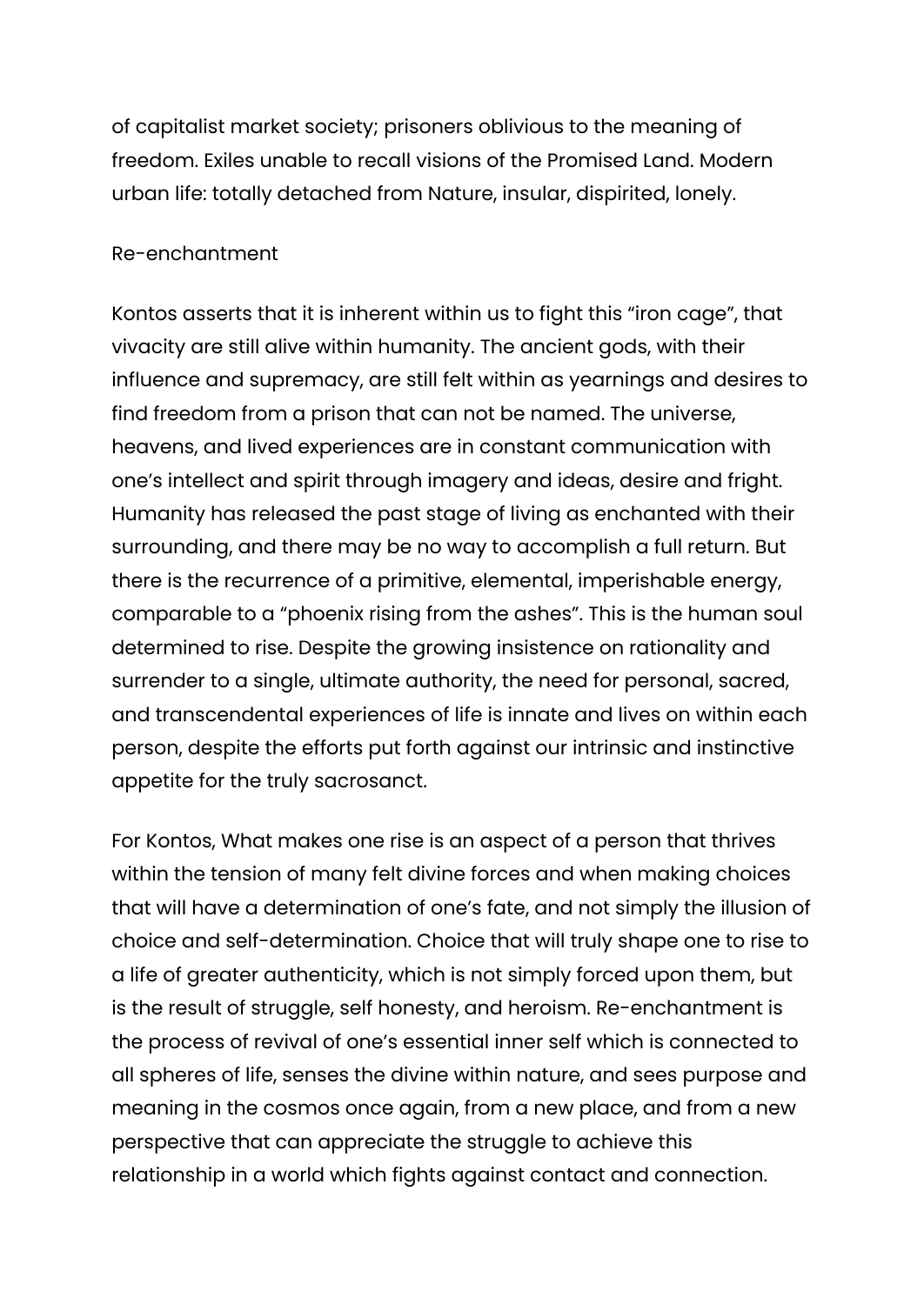One of the places in our modern era that this contest towards re-enchantment is evident is within the practice of astrology, and among astrologers. Curry and Willis believe that astrology represents the effort to re-enchant the world, though astrology like any other human occurrence does not exist outside the context of the modernity. Astrology is affected by the culture it finds itself in, and also has an affect on the social climate. Astrology is an act of resistance in that its divinatory aspects have challenged the rationality of which disenchantment relies upon for its incessant re-enforcement.

Curry and Willis argue that Scientism and disenchantment have had their influences on modern astrology, resulting in a significant aspect of astrology losing is fundamental divinatory aspects. Though the separation of astrology and predeterminism could be seen as a survival mechanism on the part of this ancient practice, it is in the loss of astrology as divination that astrology becomes a reflection of disenchantment. It is the divinatory model that allows a pronouncement of the interconnection of the human being to the natural world through utilizing the larger cosmos, thereby facilitating re-enchantment. Though Curry and Willis acknowledge that this stance is controversial to both adherents to Scientism and some advocates of contemporary astrology, it is exactly this stance of participation that is required when re-enchantment through astrology is successful.

The potential of astrology to re-enchant is strong if considered within the context of divination. Curry and Willis state that astrology is the leading form of divination in the west, and its constant possibility to re-enchant continues. Although astrology has been repackaged so that its participatory aspects are de-emphasised, if not largely ignored, the potential remains to experience wonder and profound transformation through the recognition of cosmic interdependence. Astrology requests and summons a contact with a cosmos fused with meaning, within a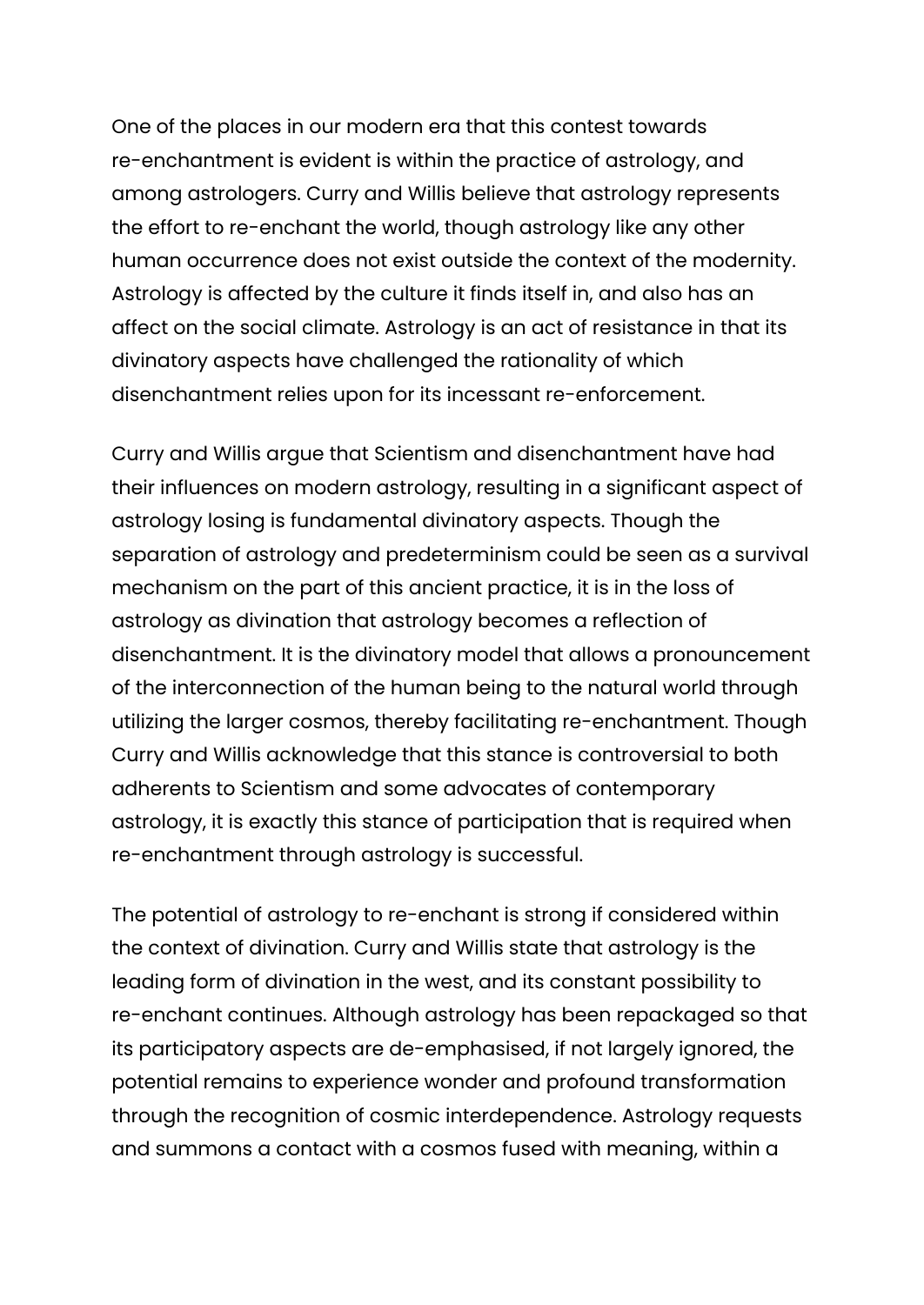context of modernity branded by estrangement and isolation. Astrology manages to accomplish re-enchantment when it is translated symbolically and its ritualistic aspects included. In a world that has been stripped of its soul, conceptualized as inorganic and inert, and denied any appreciation of subjective experience, astrology offers the opportunity for nourishing the aspect of one's self that disenchantment has almost stripped away. The experience of astrology can allow for some of the mystery and magic to be reintroduced into the cosmos. As Kontos earlier noted, it is a magic that humanity has, at our essence, been longing for.

What astrology offers is the opportunity to reintroduce wonder that is hopeful and consequential. Curry and Willis further articulate that astrology is a pathway to re-enchantment by placing one within the sphere of the visible firmament, with the planets and stars as witness to one's increased awareness. The skies offer direct interaction and contact by responding to a specific matter of importance when one poses a divinatory question to the heavens. Astrology as divination thus becomes an encounter, which is simultaneously earth bound, celestial, and personal at once. The cosmos is experienced as deeply intimate and yet larger than one's self at the same time.

Curry and Willis assert, "divinatory astrology is ecological in the broadest and truest sense". It allows for involvement in a never-ending myriad of connections and inter-reliant agencies of which one is not only a participant but also an intimate facet. The astrological map may represent a specific moment within time, but also includes a ritual component, which encompasses the very centre of the practice. Astrology reinforces our home as vast and immense, inclusive of the celestial. In this paradigm, the world no longer is disenchanted, and we are no longer alone, alien, or within an iron cage. Astrology allows the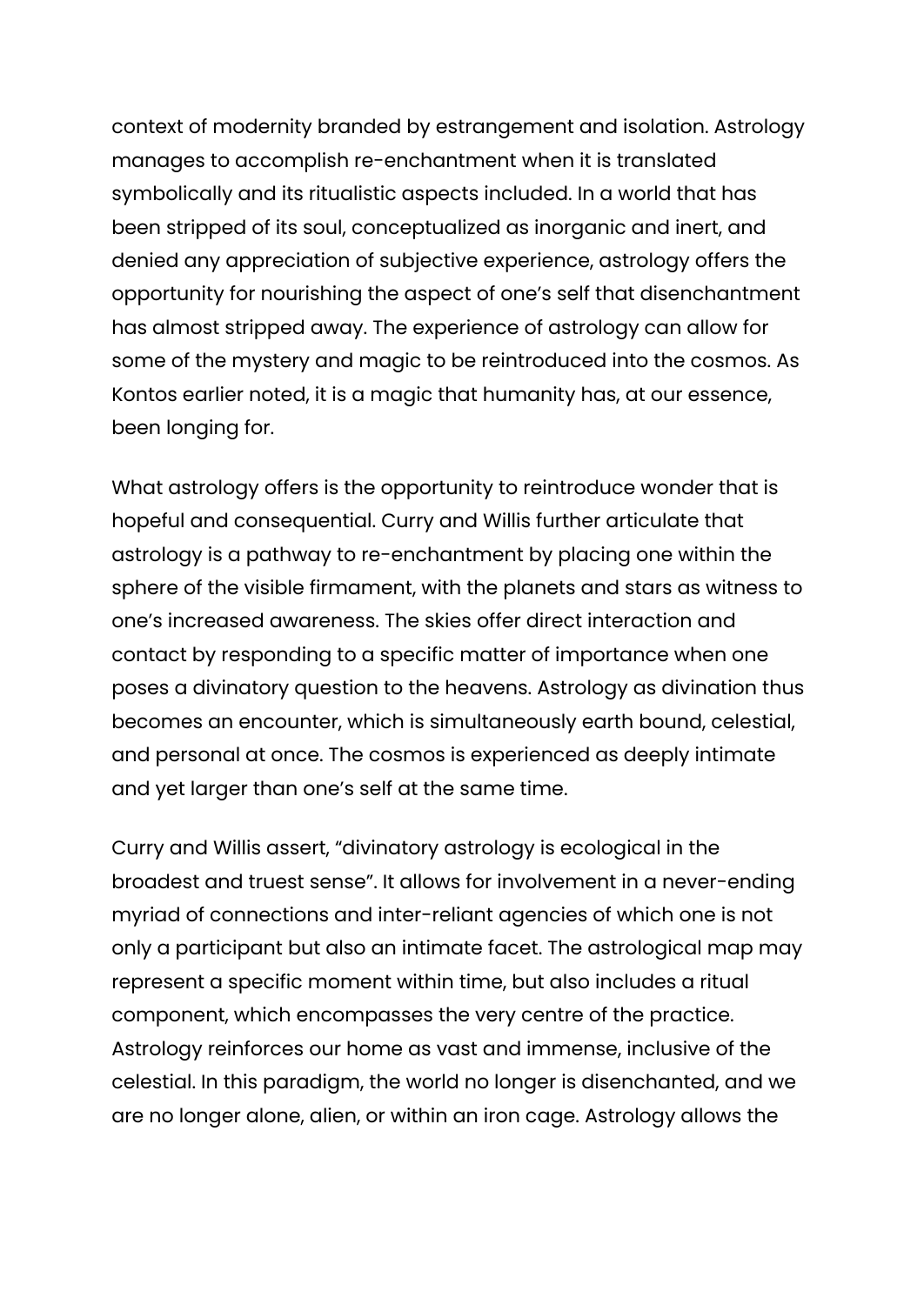world to be re-enchanted, and allows the entire cosmos to be experienced as family and home.

### **Critiques**

There are those who criticize Max Weber's Theory's, particularly his position that modernity, with its particular prominence of capitalist ideals, necessarily contributes to disenchantment. Full elucidations of the benefits of capitalism, particularly the positive aspects of individualism, fall outside the scope of this paper. Suffice it to say, there are critics of disenchantment as a theory, and argue for the benefits of capitalism.

The other danger can arise when one believes themselves to be engaged in the process of re-enchantment, but is actually furthering one's own disenchantment. Taylor explains that disenchantment is reflected in the values expressed in our culture today, mainly the value of relativism. Taylor argues that relativism is a by-product of individualism, which asserts that each person is just in finding for him or herself what one's values will be, and thus live according to one's individually founded values. With importance placed on individuality, one is only required to be "true to themselves and seek their own fulfilment". What is required to be true to one's self is fully self-determined. No one other than the individual is accountable in determining what the contents of this true-to-one's- self place is. This is the "individualism of self-fulfilment".

The problem with this form of relativism, according to Taylor, is that it creates a further remoteness of the individual, and can give the illusion of re-enchantment. It contributes to remoteness and segregation by creating a situation where one is only responsible for one's self, and thereby is subversively encouraged to remain further removed from societal concerns or participation in politics. By following this ethic, the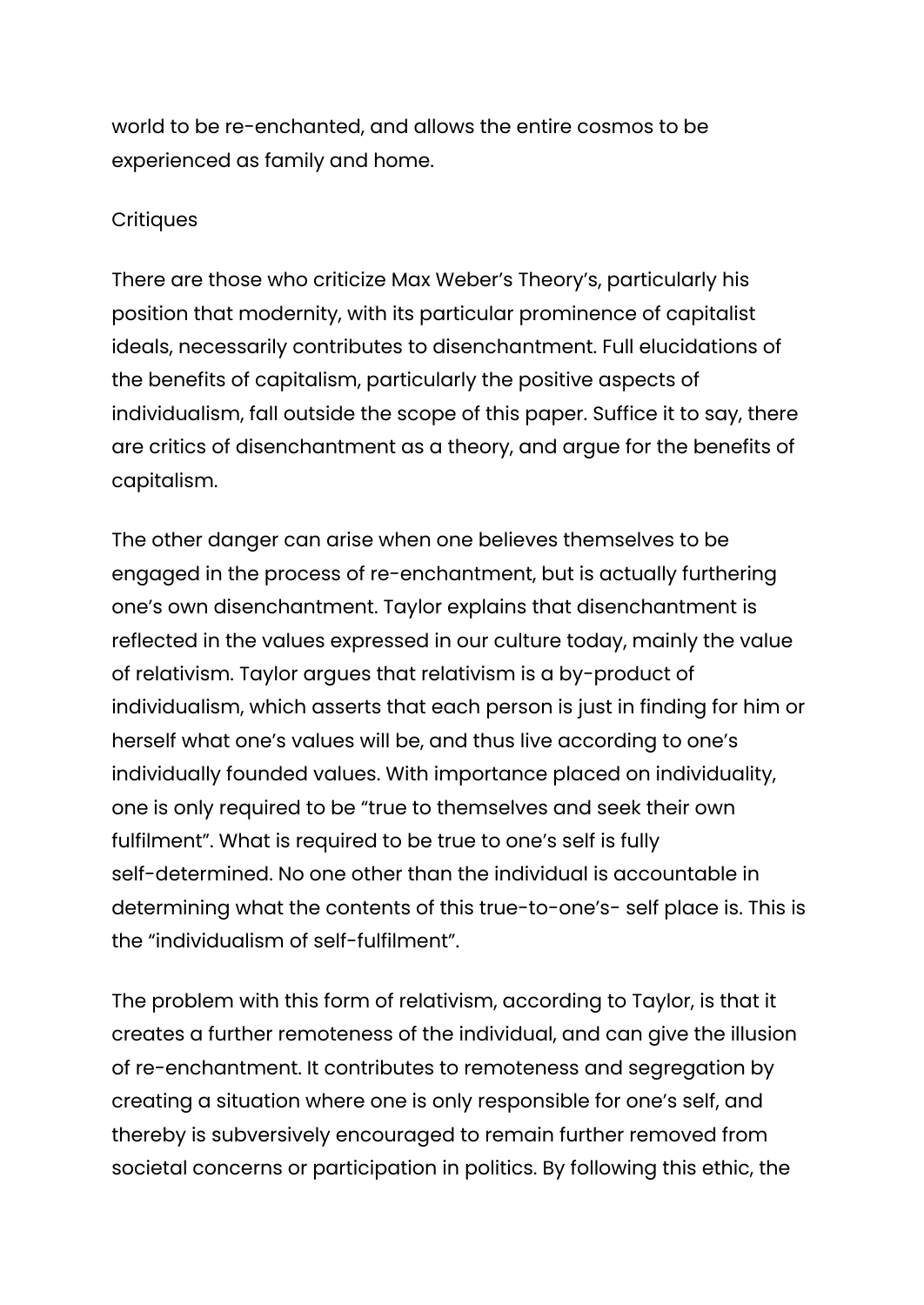daunting, massive bureaucracy that one feels powerless against is even further placed on a platform. Any sense of citizen responsibility is removed with relativism, which makes one responsible only for one's own attainment of happiness, and those who are not happy are fully self-responsible.

Taylor further clarifies that the illusion of re-enchantment arises when it is not re-enchantment, with its characteristics of a reconnection with nature and the feeling of interdependence, which is sought. Rather, what is occurring is that the urge to be "true to one's self" grows into a passion that is in fact meaningless and incongruous ambition, which leads to dependence on anyone who could possibly have the answer to the deep seated alienation that is driving one to experience a re-enchantment, without one knowing that is actually what they are seeking. Being true to one's self can lead to a self-indulgent reliance on self-help gurus, self-styled authorities, and so-called spiritual leaders who clothe themselves in the veil of science or tradition to add validity to their stance.

This point is further elucidated by Jeremy Carrette and Richard King, who have described the celebration of a brand of spirituality that fits nicely within the capitalistic framework defining our modern disenchanted times, which reinforces the individualistic paradigm for those disillusioned within it. Carrette and King say that:

Spirituality is celebrated by those who are disillusioned by traditional institutional religions and seen as a force for wholeness, healing, and inner transformation. In this sense spirituality is taken to denote the positive aspects of the ancient religious traditions, unencumbered by the 'dead hand' of the Church, and yet something which provides meaning and solace in an otherwise meaningless world.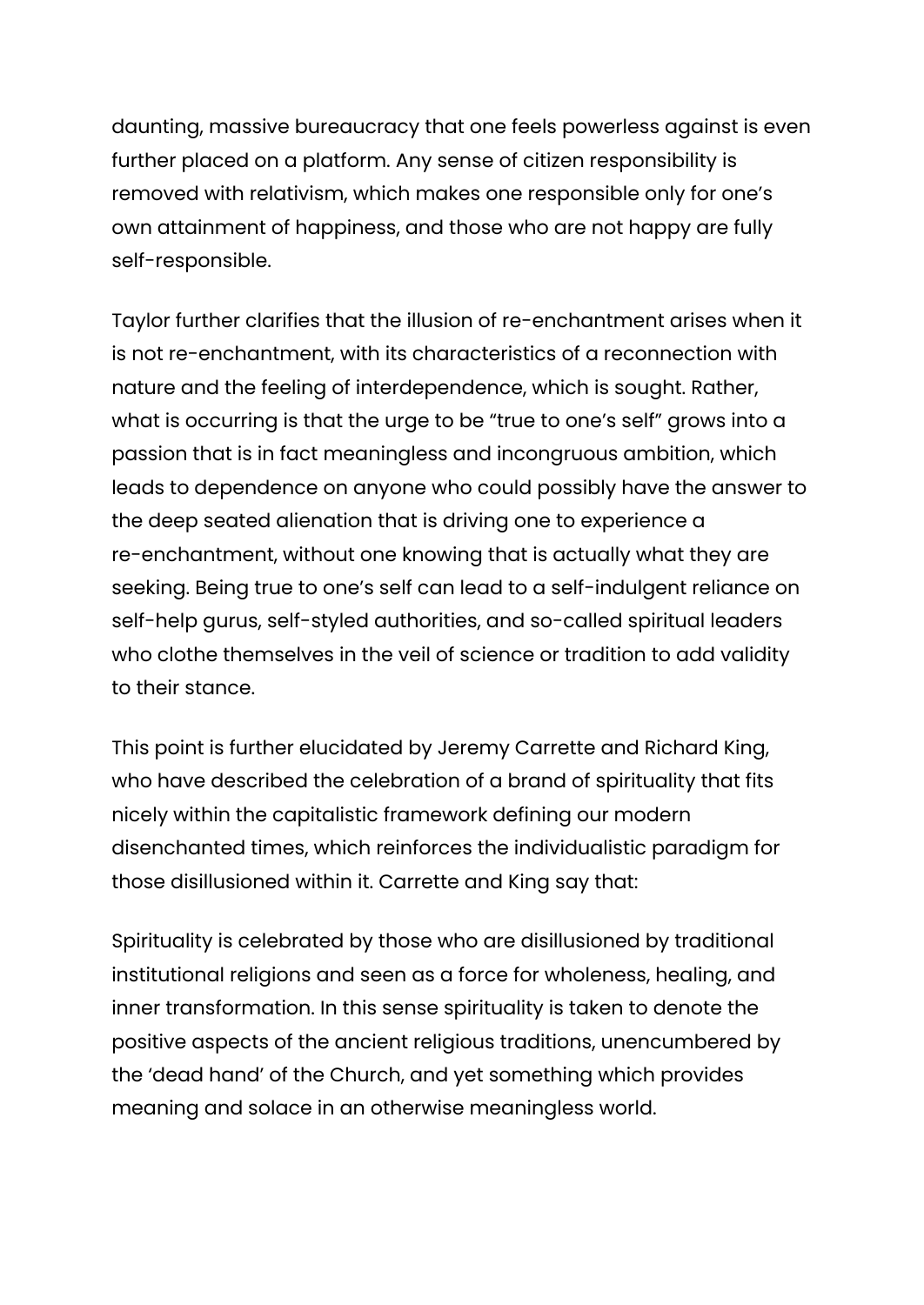The problem, according to Carrette and King, is that capitalism uses the sign-post of spirituality to tap into the disenchantment that people feel within our contemporary times. Capitalism uses spirituality as a commodity that uses religion to suit the ultimate purpose, which is to return a monetary profit. Under the influence of capital, "consumerism is the new esoteric knowledge". The history of religion as a place of social rebellion is ignored in our current 'new age' of revolution from within, so that spirituality is used to certify one's potential for material attainment. Personal, self-serving ambition is marketed as a pathway to reconnection with the divine. The characteristic of re-enchantment is sold to disenchanted buyers hoping for integration and interconnection, without the end result being attained.

The other concern raised is that related to astrology, and touched on earlier via Curry and Willis. Even astrology, as facilitator to re-enchantment, has been submitted to a process of increasing "rationalization, abstraction, and naturalization". What began as a reflection of polytheistic values, mainly the pluralistic understanding of our place in the cosmos and the variety of influences available to us, has now morphed into what is presented by some astrologers as simply "supernatural". The consequence of modernity on astrology has meant its removal from its enchanted roots. Insolvency to its inherent symbolism has steadily decreased astrology's history of enchantment, and thereby its promise of re-enchantment, characterized by existential awe.

Curry and Willis place the loss of astrology's potential to re-enchant on astrologers themselves. By typecasting astrology as a misapprehended science, whose validity need only be proved in time with the right kind of testing, astrologers have placed themselves in the position of furthering their own disenchantment and personifying astrology as, at worst, a model that ultimately will only reinforce disenchantment, and at best, a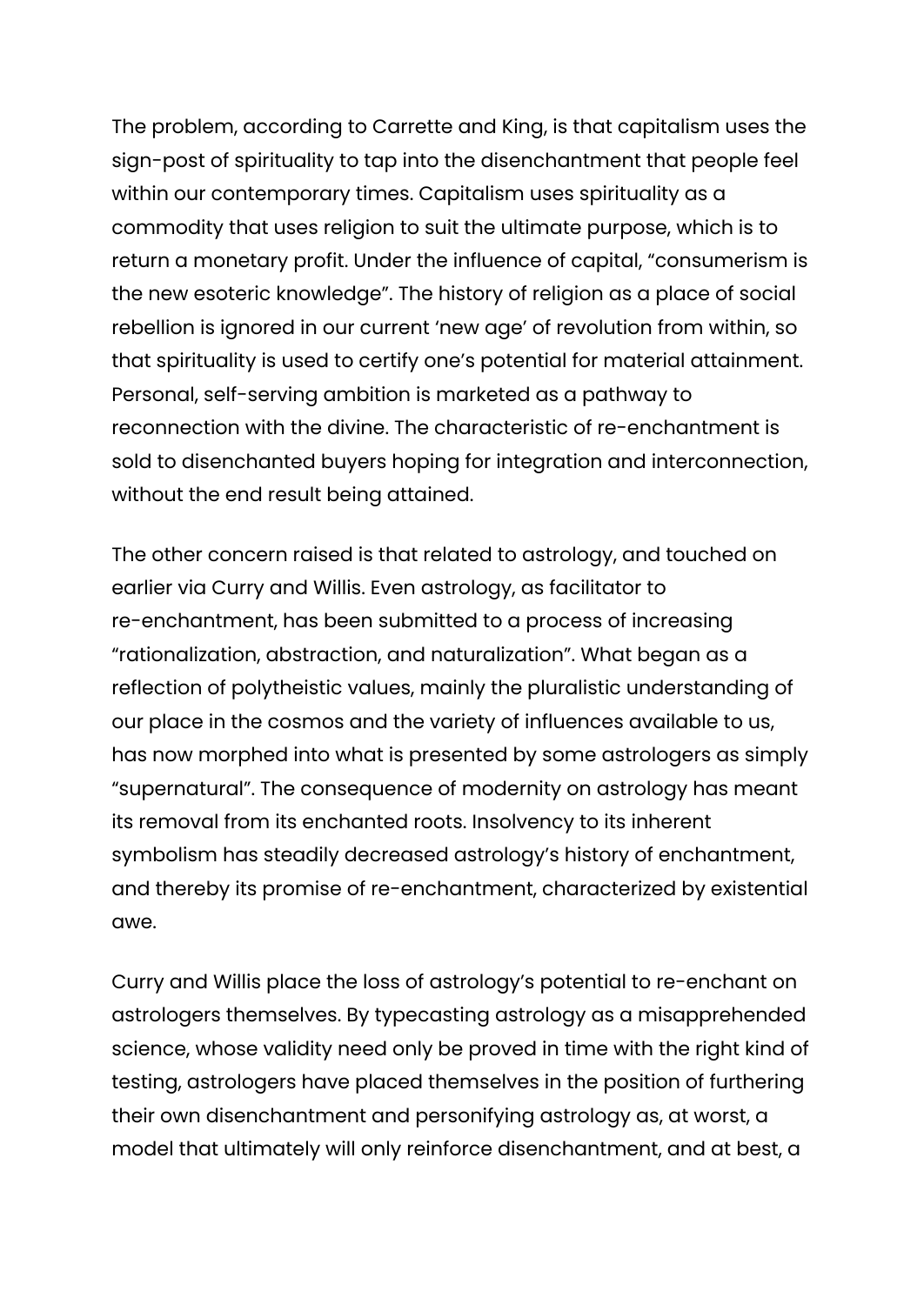distortion of what it actually is. Curry and Willis reinforce that it is only through the conception of astrology-as-divination and the active ingredient of participatory judgement of what planetary and star placements actually mean to real, lived human experience does astrology hold the promise to re-enchant.

# **Conclusions**

Curry and Willis state that astrology has played an extraordinary function in encouraging the imagination of people since pre-historic times. It is exactly the lack of imagination that has characterized the disenchanted state that most find themselves in within the era of modernity. Astrology's potential to re-enchant is based in its mystery and correlation to one's life and to the movement of the cosmos. As the stars and planets stage timeless myth, one engages in a constant conversation with an intelligent universe, which converses, addresses, and articulates the concerns that have brought one to look to the heavens 'for a sign'. The re-enchantment of the cosmos means that one is no longer alone on the earth, and reminds of the participation one is actively engaged in when considering a whole cosmos. We are less alone in the appreciation of this ancient art. The connection we feel reaches right into our bones, and the truth of the stars reaches to one's deepest ancestral roots.

It is perhaps this feeling of interconnection and reconnection that one is seeking when on search for one's 'true self'. It is perhaps the desire for meaning and purpose that is the promise of divinatory astrology. The knowledge that before modernity there were people looking up to the heavens for the indication of divine will, and one's part within it, can perhaps aid one to address the iron cage of modernity. Though the oppression of disenchantment can be felt more acutely by some than others, methods of resistance are revealing themselves as well. Astrology, for some, holds the potential to facilitate a religious